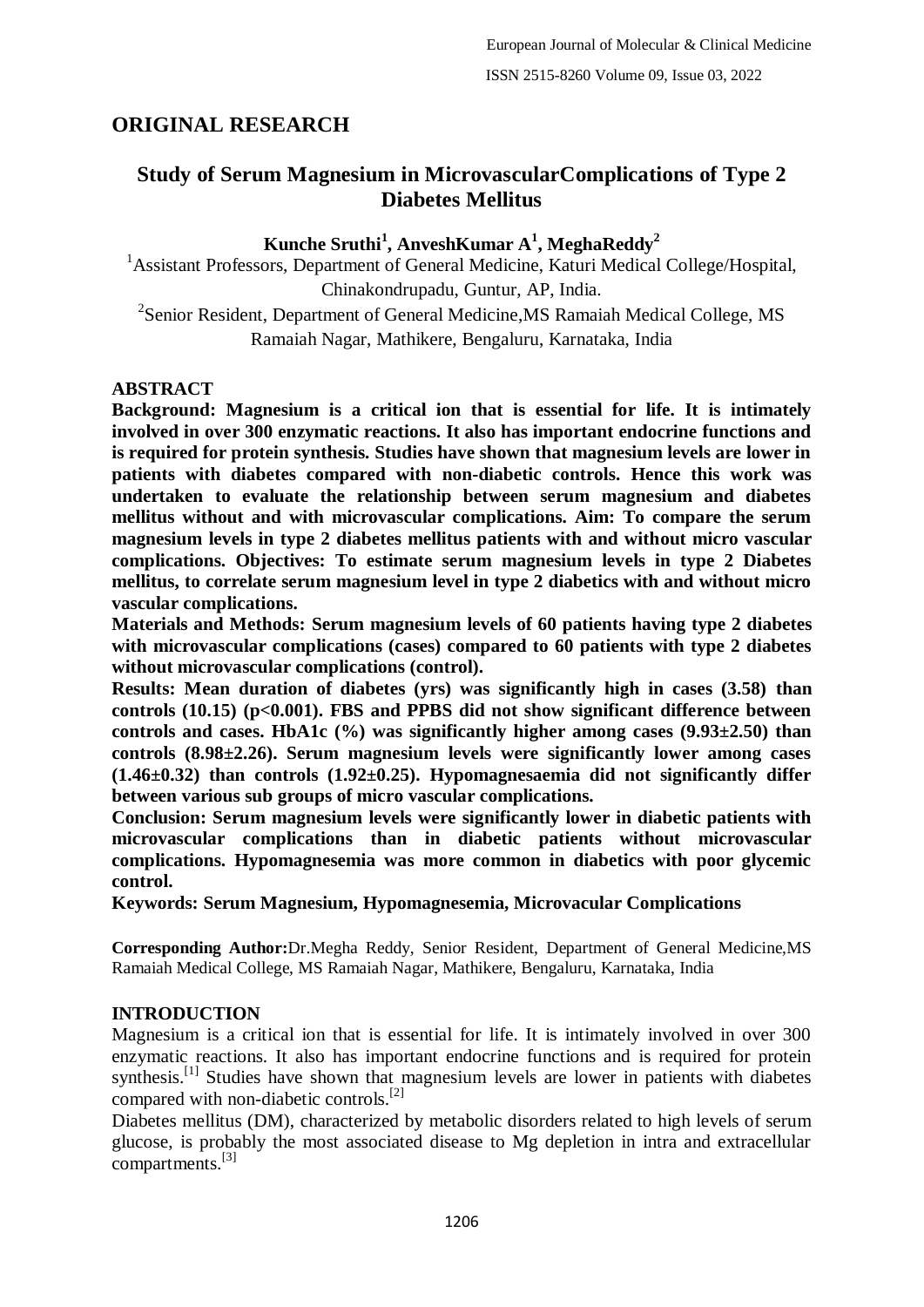The interrelationships between magnesium and carbohydrate metabolism have regained considerable interest over the last few years. The association between diabetes mellitus and hypomagnesaemia is compelling for its wide-ranging impact on diabetic control and microvascular complications.[4]

Hypomagnesemia has been related as a cause of insulin resistance, also being a consequence of hyperglycemia, and when it is chronic leads to the installation of macro and microvascular complications of diabetes, worsening the deficiency of  $Mg$ .<sup>[3]</sup>

The etiology of hypomagnesaemia cannot be clearly explained and serum magnesium levels have been shown to be inversely related to the severity of diabetes.<sup>[4]</sup>Hypomagnesaemia is contributed by:

- (a) Hyperglycemia which leads to decreased cellular Mg Levels, independent of insulin levels
- (b) Osmotic diuresis leads to increased urinary Mg losses and

(c) Concomitant use of diuretics and hypolipidemic agents also increase urinary Mg loss.[5] Hypomagnesaemia has been linked to poor glycemic control, diabetic nephropathy,

retinopathy and diabetic neuropathy.<sup>[4]</sup>

Magnesium is essential for insulin secretion, insulin receptor interaction, post receptor events (involving tyrosine kinase mediated phosphorylation) and normal carbohydrate utilization (by Mg dependent enzymes).<sup>[5]</sup> A compromise in these functions leads to insulin resistance in hypomagnesaemia.[5] Oral magnesium supplementation improves insulin sensitivity and metabolic control in type 2 diabetic subjects.<sup>[6,7]</sup>

Hence this work was undertaken to evaluate the relationship between serum magnesium and diabetes mellitus without and with microvascular complications.

#### **Aims and Objectives of the Study**

**Aim:** To compare the serum magnesium levels in type 2 diabetes mellitus patients with and without micro vascular complications.

#### **Objectives:**

- 1. To estimate serum magnesium levels in type 2 Diabetes mellitus.
- 2. To correlate serum magnesium level in type 2 diabetics with and without micro vascular complications

## **MATERIALS & METHODS**

#### **Source of Data:**

Patients of type 2 diabetes mellitus of age 40-70 years, both outpatient and inpatient in the Department of General Medicine, Kempegowda Institute of Medical Sciences, Bangalore during study period were taken for study considering the inclusion and exclusion criteria.

#### **Methods of collection of data:**

- 1. The diagnosis of type 2 diabetes mellitus was established with the recommended criteria of American diabetes Association.
- 2. Informed consent was taken from patient and control subjects.
- 3. A pre-structured and pretested pro forma was used to collect the data.
- 4. Baseline data including age and sex, detailed medical history including conventional risk factors, clinical examinations and relevant investigations were done.
- 5. Retinopathy was assessed by Direct Ophthalmoscopy.
- 6. Nephropathy was determined based on dipstick test for urine microalbumin and renal function tests.
- 7. Neuropathy was determined by clinical examination and monofilament test.
- 8. Blood and urine samples were collected for relevant investigations.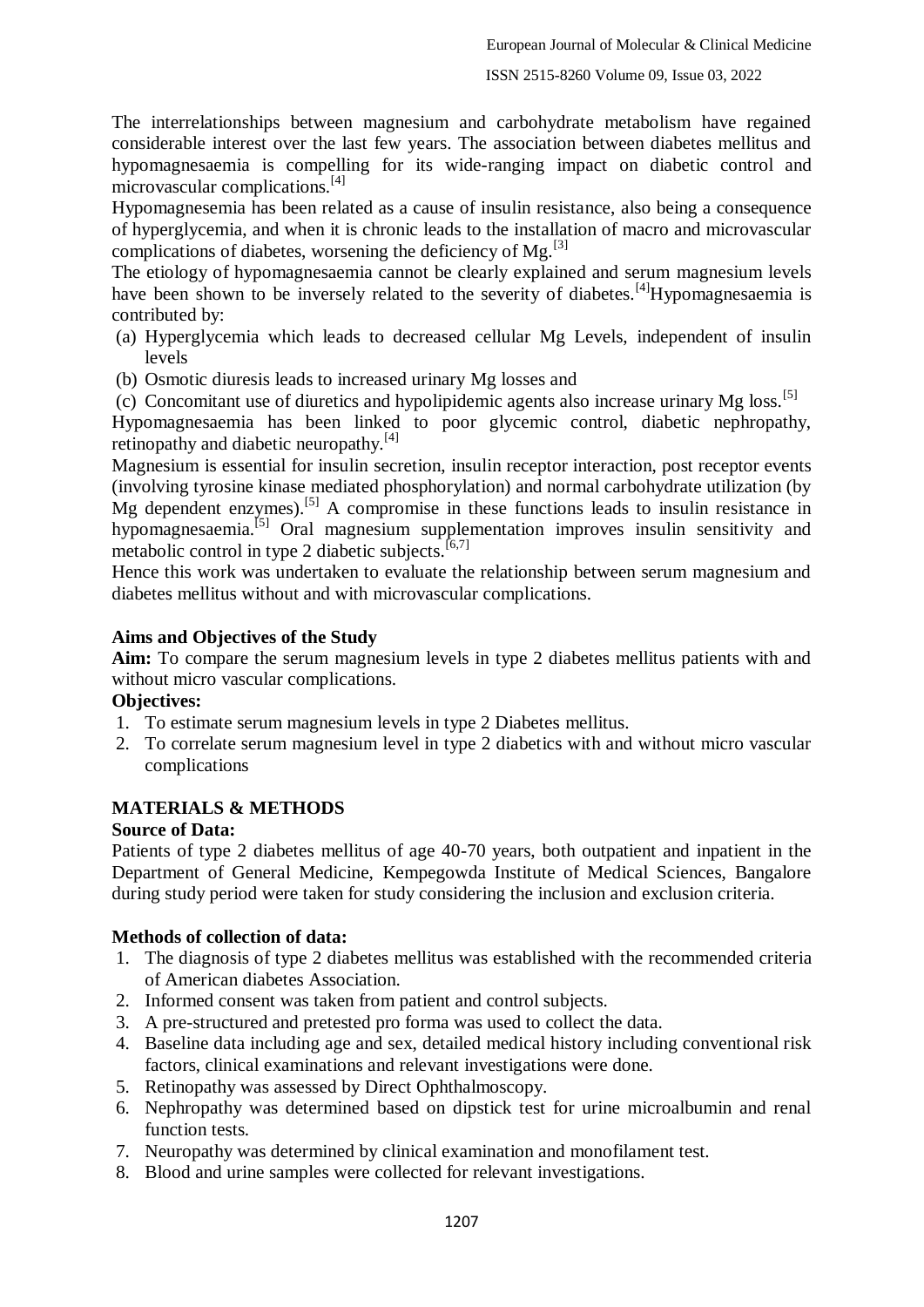9. Serum magnesium was estimated by Calmagite dye method (11) by using auto-analyzer (A25Biosystem). Magnesium reacts with the blue dye,calmagite, in alkaline medium to form red colored complex which is measured at 530-550nm. The intensity of the color formed is directly proportional to the amount of magnesium in the sample. Protein interference and dye precipitation are avoided including the 9-ethylene oxide adduct of pnonylphenol(Bion NE9) and Polyvinyl pyrrolidone (Bion pup). Calcium interference is avoided by preferential combination with EGTA and heavy metal interference is prevented by Potassium cyanide. The reference range for serum magnesium concentration does not vary significantly for age or sex and is closely maintained within a range of 1.7-2.4mg/dl.

## **Sample size:**

**Total:** 120, 60 cases and 60 controls between age of 40-70years **Cases:** 60 patients of type2 diabetes mellitus with micro vascular complications. **Controls:** 60 patients of type2 diabetes mellitus without micro vascular complications.

**Sampling Method: Purposive sampling.** 

**Type of Study:** comparative study.

## **Inclusion criteria:**

**Cases:** Patients willing to participate in the study, in the age group of 40–70 years with type 2 diabetes with proven micro vascular complications, like nephropathy, neuropathy and retinopathy were selected.

**Controls:** Patients willing to participate in the study, in the age group of 40–70 years with type 2 diabetes without proven micro vascular complications

## **Exclusion criteria:**

Patients with

- 1. diabetic keto acidosis
- 2. coronary artery disease
- 3. stroke
- 4. peripheral vascular disease
- 5. immunological disorders
- 6. taking magnesium supplements or containing antacids
- 7. malabsorption syndrome
- 8. chronic diarrhea
- 9. chronic renal failure due to factors other than type 2 Diabetes Mellitus
- 10. pancreatitis
- 11. alcoholism and
- 12. liver diseases were excluded from the study

#### **Statistical analysis:**

The following methods of statistical analysis have been used in this study.

The results were averaged (mean + standard deviation) for continuous data and number and percentage for dichotomous data are presented in Table and Figure.

## **RESULTS**

The controls and cases were age and sex matched, mean age of controls and cases was 56.82 and 59.07 respectively  $(p=0.21)$ . Among controls 38 patients were males and 22 patients females, while there were 35 males and 25 females among cases (p=0.57).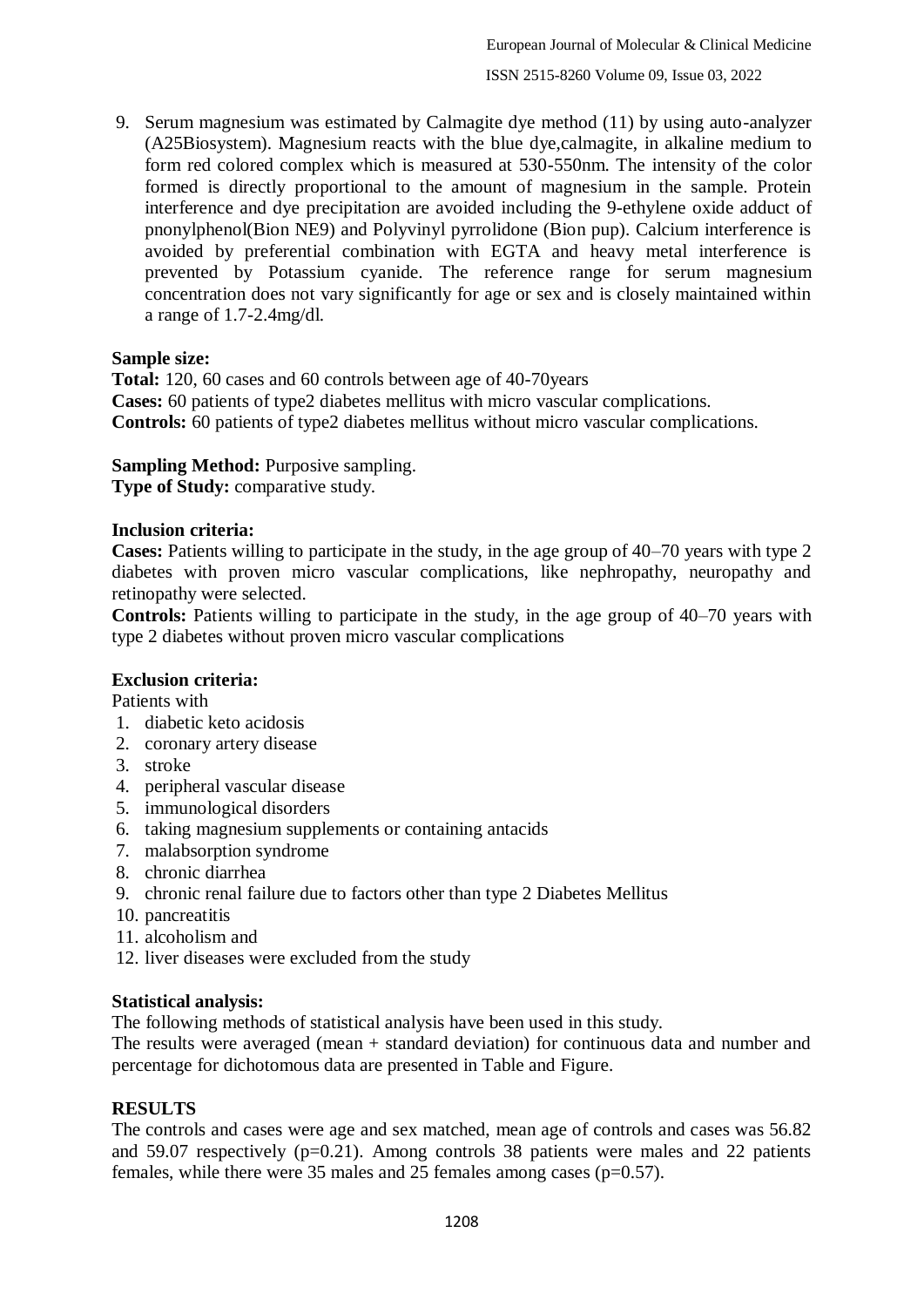There was no statistically significant difference in BMI between controls and cases ( $p=0.13$ ). Mean duration of diabetes (yrs) was significantly high in cases (3.58) than controls (10.15) (p<0.001). Among cases 46 patients were found to be hypertensive against 21 patients in controls.

|                            | $Controls(n=60)$  | Cases $(n=60)$    |
|----------------------------|-------------------|-------------------|
| Age (years)                | $56.82 \pm 10.07$ | $59.07+9.52$      |
| <b>SexMales</b>            | 38(63.3%)         | 35(58.3%)         |
| females                    | 22(36.7%)         | 25(41.7%)         |
| BMI                        | $26.06 \pm 2.95$  | $27.45 \pm 6.60$  |
| Duration of diabetes (yrs) | $3.58 \pm 3.406$  | $10.15 \pm 5.977$ |
| Treatment-none             | 16                | 5                 |
| <b>OHA</b>                 | 38                | 27                |
| <b>Insulin Both</b>        | 4                 | 19                |
|                            | $\overline{2}$    | 9                 |
| FBS(mg/dl)                 | 180.30            | 180.77            |
| PPBS(mg/dl)                | 255.92            | 264.90            |
| HbA1c%                     | $8.98 \pm 2.26$   | $9.93 \pm 2.50$   |
| Hypertension               | 21(35%)           | 46(76.7%)         |

**Table 1: Comparison of various parameters in controls and cases**

#### **Table 2: FBS, PPBS, HbA1c, Serum Magnesium levels**

|                         |                     | N  | <b>Mean</b> | <b>SD</b> | Min. | Max. | $\mathbf{t}$<br>value | $\mathbf{p}$<br>value |
|-------------------------|---------------------|----|-------------|-----------|------|------|-----------------------|-----------------------|
| <b>FBS</b><br>(mg/dl)   | Control<br>$(N=60)$ | 60 | 180.3       | 84.178    | 65   | 524  |                       |                       |
|                         | Case<br>$(N=60)$    | 60 | 180.77      | 67.205    | 59   | 414  | 0.001                 | 0.973                 |
| <b>PPBS</b><br>(mg/dl)  | Control<br>$(N=60)$ | 60 | 255.92      | 109.417   | 125  | 564  |                       |                       |
|                         | Case<br>$(N=60)$    | 60 | 264.9       | 94.78     | 86   | 566  | 0.231                 | 0.632                 |
| Glycated<br>$HbA1c(\%)$ | Control<br>$(N=60)$ | 60 | 8.985       | 2.2662    | 6.1  | 14   |                       |                       |
|                         | Case<br>$(N=60)$    | 60 | 9.938       | 2.5039    | 6.8  | 16.3 | 4.781                 | 0.031                 |
| Serum<br>Magnesiu       | Control<br>$(N=60)$ | 60 | 1.922       | 0.2512    | 1.4  | 2.4  |                       |                       |
| m                       | Case<br>$(N=60)$    | 60 | 1.468       | 0.3202    | 0.9  | 2.2  | 74.451                | < 0.001               |

FBS and PPBS did not show significant difference between controls and cases. However, HbA1c (%) was significantly higher among cases (9.93 $\pm$ 2.50) than controls (8.98 $\pm$ 2.26) and serum magnesium levels were significantly lower among cases (1.46±0.32) than controls  $(1.92\pm0.25)$ .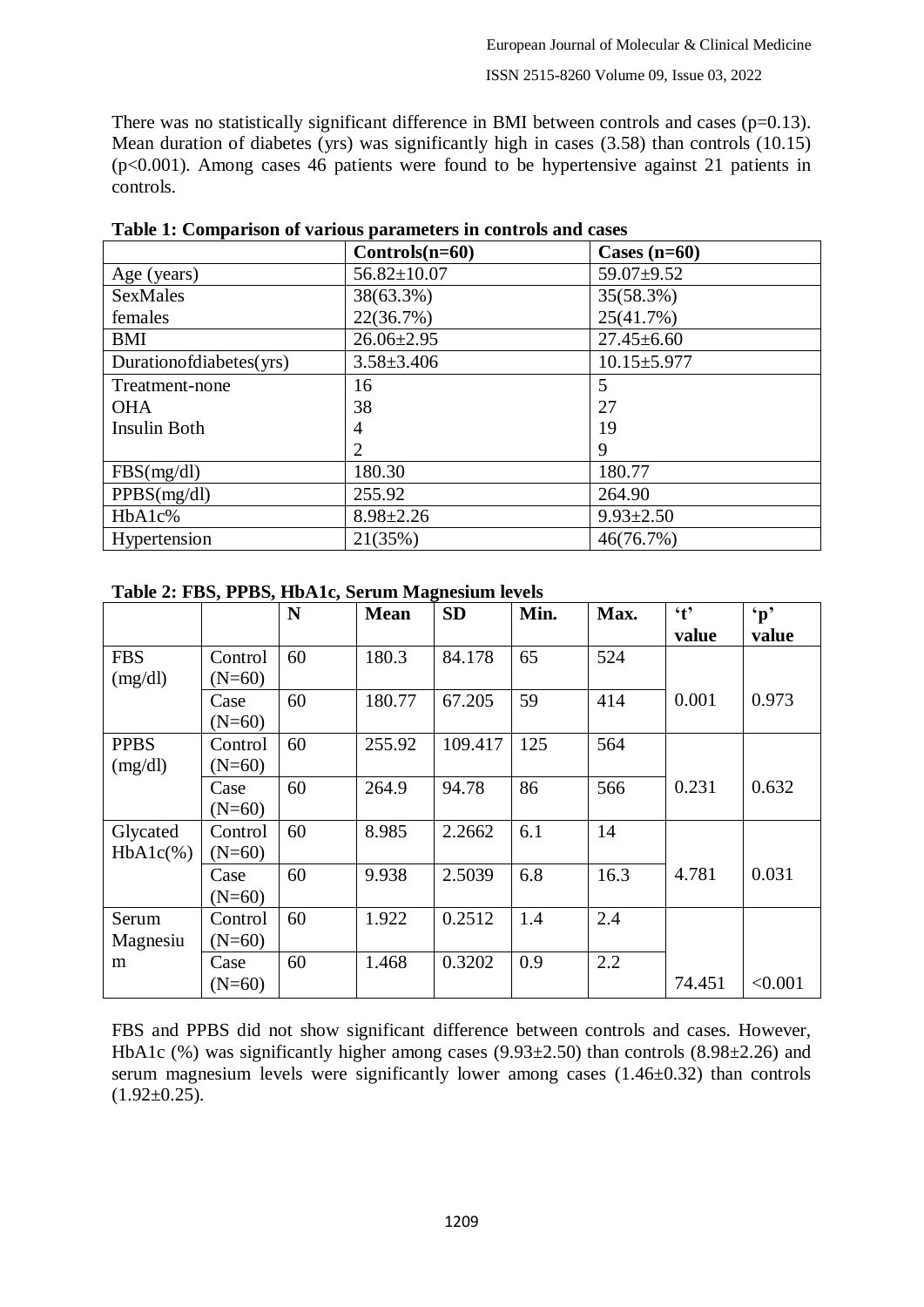|         | $FBS$ (mg/dl) |        | <b>Total</b> | 2 values | p value |
|---------|---------------|--------|--------------|----------|---------|
|         | $\leq 130$    | $>130$ |              |          |         |
| Control | 20            | 40     | 60           |          |         |
|         | 33.3%         | 66.7%  | 100.0%       |          |         |
| Case    | 13            | 47     | 60           |          |         |
|         | 21.7%         | 78.3%  | 100.0%       | 2.048    | 0.152   |
| Total   | 33            | 87     | 120          |          |         |
|         | 27.5%         | 72.5%  | 100.0%       |          |         |

**Table 3: Distribution of FBS in study population**

20 patients in controls and 13 patients in cases had FBS below 130mg/dl

| Table 4. Orygenic control in staty population |            |                        |        |                |           |  |  |  |  |  |
|-----------------------------------------------|------------|------------------------|--------|----------------|-----------|--|--|--|--|--|
|                                               |            | Glycated HbA1c $(\% )$ |        | $\Box$ 2 value | "p" value |  |  |  |  |  |
|                                               | $\leq 7.0$ | >7.0                   |        |                |           |  |  |  |  |  |
| Control                                       | 18         | 42                     | 60     |                |           |  |  |  |  |  |
|                                               | 30.0%      | 70.0%                  | 100.0% |                |           |  |  |  |  |  |
| Case                                          |            | 56                     | 60     |                | 0.001     |  |  |  |  |  |
|                                               | 6.7%       | 93.3%                  | 100.0% | 10.909         | (S)       |  |  |  |  |  |
| Total                                         | 22         | 98                     | 120    |                |           |  |  |  |  |  |
|                                               | 18.3%      | 81.7%                  | 100.0% |                |           |  |  |  |  |  |

#### **Table 4: Glycemic control in study population**

Cases had poorer glycemic control compared to controls and it was statistically significant.

|         | <b>Serum Magnesium</b> |              | <b>Total</b> | $\Box$ 2 value | " $p^{\prime\prime}$ value |  |  |  |  |  |
|---------|------------------------|--------------|--------------|----------------|----------------------------|--|--|--|--|--|
|         | $\leq 1.7$ mg/dl       | $>1.7$ mg/dl |              |                |                            |  |  |  |  |  |
| Control | 13                     | 47           | 60           |                |                            |  |  |  |  |  |
|         | 21.7%                  | 78.3%        | 100.0%       |                |                            |  |  |  |  |  |
| Case    | 51                     |              | 60           |                | < 0.001                    |  |  |  |  |  |
|         | 85.0%                  | 15.0%        | 100.0%       | 48.348         | (S)                        |  |  |  |  |  |
| Total   | 64                     | 56           | 120          |                |                            |  |  |  |  |  |
|         | 53.3%                  | 46.7%        | 100.0%       |                |                            |  |  |  |  |  |

## **Table 5: Distribution of serum magnesium in study population**

Hypomagnesaemia was seen more commonly in cases (85%) compared to controls (21.7%) and it was highly significant.

Out of 60 cases, 11 patients (18.3%) had only retinopathy, 8 patients (13.3%) had both retinopathy and nephropathy, 11 patients (18.3%) had retinopathy and neuropathy and 30 patients (50%) had all three complications.

**Table 6: Micro vascular complications and serum magnesium**

|                          | <b>Serum Magnesium</b> |              | <b>Total</b> | $\Box$ 2 value | $p^{\prime\prime}$ |
|--------------------------|------------------------|--------------|--------------|----------------|--------------------|
|                          | $\leq 1.7$ mg/dl       | $>1.7$ mg/dl |              |                | value              |
| OnlyRetinopathy          |                        |              |              |                |                    |
|                          | 54.5%                  | 45.5%        | 100.0%       |                |                    |
| Retinopathy&Nephropathy  |                        |              |              |                |                    |
|                          | 87.5%                  | 12.5%        | 100.0%       |                |                    |
| Retinopathy & Neuropathy |                        |              |              |                |                    |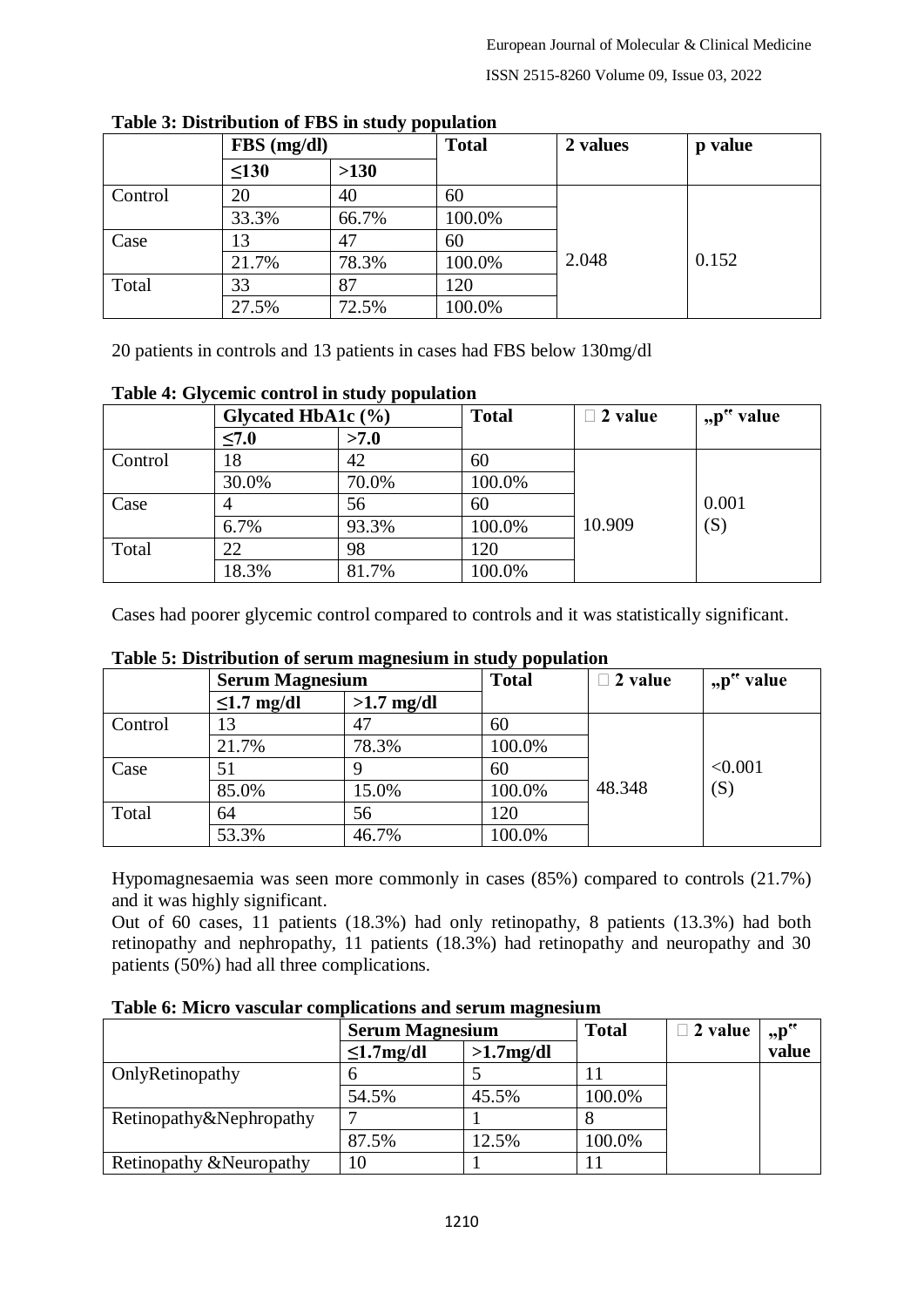ISSN 2515-8260 Volume 09, Issue 03, 2022

|                                | 90.9% | 9.1%  | 100.0% | 9.976 | 0.019 |
|--------------------------------|-------|-------|--------|-------|-------|
| <b>All Three Complications</b> | 28    |       | 30     |       |       |
|                                | 93.3% | 6.7%  | 100.0% |       |       |
| Total                          |       |       | 60     |       |       |
|                                | 85.0% | 15.0% | 100.0% |       |       |

51 patients out of 60 cases had hypomagnesaemia. Hypomagnesaemia was more common in patients with, Il three complications" group, followed by "retinopathy+ neuropathy" group, followed by, retinopathy+ nephropathy" group, followed by "only retinopathy group, which was statistically significant.

|             |                       | N                | <b>Mean</b>        | <b>SD</b>      | Min | <b>Max</b>       | $, f^{\prime\prime}$ | $p^{\prime\prime}$ |
|-------------|-----------------------|------------------|--------------------|----------------|-----|------------------|----------------------|--------------------|
|             |                       |                  |                    |                |     |                  | valu                 | valu               |
|             |                       |                  |                    |                |     |                  | $\mathbf e$          | $\mathbf e$        |
|             | Only                  | $\mathbf{1}$     | 156.1              | 52.911         | 75  | 238              |                      |                    |
|             | Retinopathy           | $\mathbf{1}$     | 8                  |                |     |                  |                      |                    |
| <b>FBS</b>  | Retinopathy&          | $\overline{8}$   | 181.5              | 61.744         | 100 | 270              |                      |                    |
| (mg/dl)     | Neuropathy            |                  | $\overline{0}$     |                |     |                  | 0.68                 | 0.56               |
|             | Retinopathy&          | $\mathbf{1}$     | 195.7              | 63.710         | 86  | 320              | 6                    | $\overline{4}$     |
|             | Nephropathy           | 1                | 3                  |                |     |                  |                      |                    |
|             | AllThree              | 3                | 184.1              | 74.685         | 59  | 414              |                      |                    |
|             | Complications         | $\boldsymbol{0}$ | $\overline{0}$     |                |     |                  |                      |                    |
|             | Only                  | $\mathbf{1}$     | 241.0              | 63.422         | 134 | 347              |                      |                    |
|             | Retinopathy           | $\mathbf{1}$     | 9                  |                |     |                  |                      |                    |
|             | Retinopathy&          | 8                | 240.1              | 81.543         | 136 | 385              |                      |                    |
| <b>PPBS</b> | Neuropathy            |                  | 3                  |                |     |                  | 0.75                 | 0.52               |
| (mg/dl)     | Retinopathy&          | $\mathbf{1}$     | $\overline{2}93.1$ | 112.46         | 133 | 566              | 8                    | $\overline{2}$     |
|             | Nephropathy           | $\mathbf{1}$     | 8                  | $\overline{0}$ |     |                  |                      |                    |
|             | AllThree              | $\overline{3}$   | 269.8              | 101.04         | 86  | 551              |                      |                    |
|             | Complications         | $\overline{0}$   | $\overline{7}$     | $\overline{4}$ |     |                  |                      |                    |
|             | Only                  | $\mathbf{1}$     | 9.818              | 2.6389         | 7.1 | 14.4             |                      |                    |
|             | Retinopathy           | $\mathbf{1}$     |                    |                |     |                  |                      |                    |
|             | Retinopathy&Neuropath | 8                | 10.90              | 2.4337         | 6.9 | 14.0             |                      |                    |
| Glycated    | y                     |                  | $\overline{0}$     |                |     |                  | 0.45                 | 0.71               |
| $HbA1c(\%)$ | Retinopathy&          | $\mathbf{1}$     | 9.655              | 1.9521         | 7.2 | 12.8             | 5                    | 5                  |
|             | Nephropathy           | $\mathbf{1}$     |                    |                |     |                  |                      |                    |
|             | AllThree              | $\overline{3}$   | 9.830              | 2.7031         | 6.8 | 16.3             |                      |                    |
|             | Complications         | $\boldsymbol{0}$ |                    |                |     |                  |                      |                    |
|             | Only                  | $\mathbf{1}$     | 1.645              | .3934          | .9  | $\overline{2.2}$ |                      |                    |
|             | Retinopathy           | $\mathbf{1}$     |                    |                |     |                  |                      |                    |
| Serum       | Retinopathy&          | 8                | 1.563              | .2134          | 1.3 | 2.0              |                      |                    |
| Magnesiu    | Neuropathy            |                  |                    |                |     |                  | 2.24                 | 0.09               |
| m           | Retinopathy&          | $\mathbf{1}$     | 1.464              | .3295          | .9  | $\overline{2.2}$ | 8                    | 3                  |
|             | Nephropathy           | $\mathbf{1}$     |                    |                |     |                  |                      |                    |
|             | AllThree              | $\overline{3}$   | 1.380              | .2905          | .9  | 2.2              |                      |                    |
|             | Complications         | $\boldsymbol{0}$ |                    |                |     |                  |                      |                    |

| Table 7: FBS, PPBS, HbA1c and serum magnesium in micro vascular complications |  |  |  |  |
|-------------------------------------------------------------------------------|--|--|--|--|
|                                                                               |  |  |  |  |

However, mean FBS, PPBS, HbA1c and serum magnesium levels did not show significant difference between the different subgroup of complications.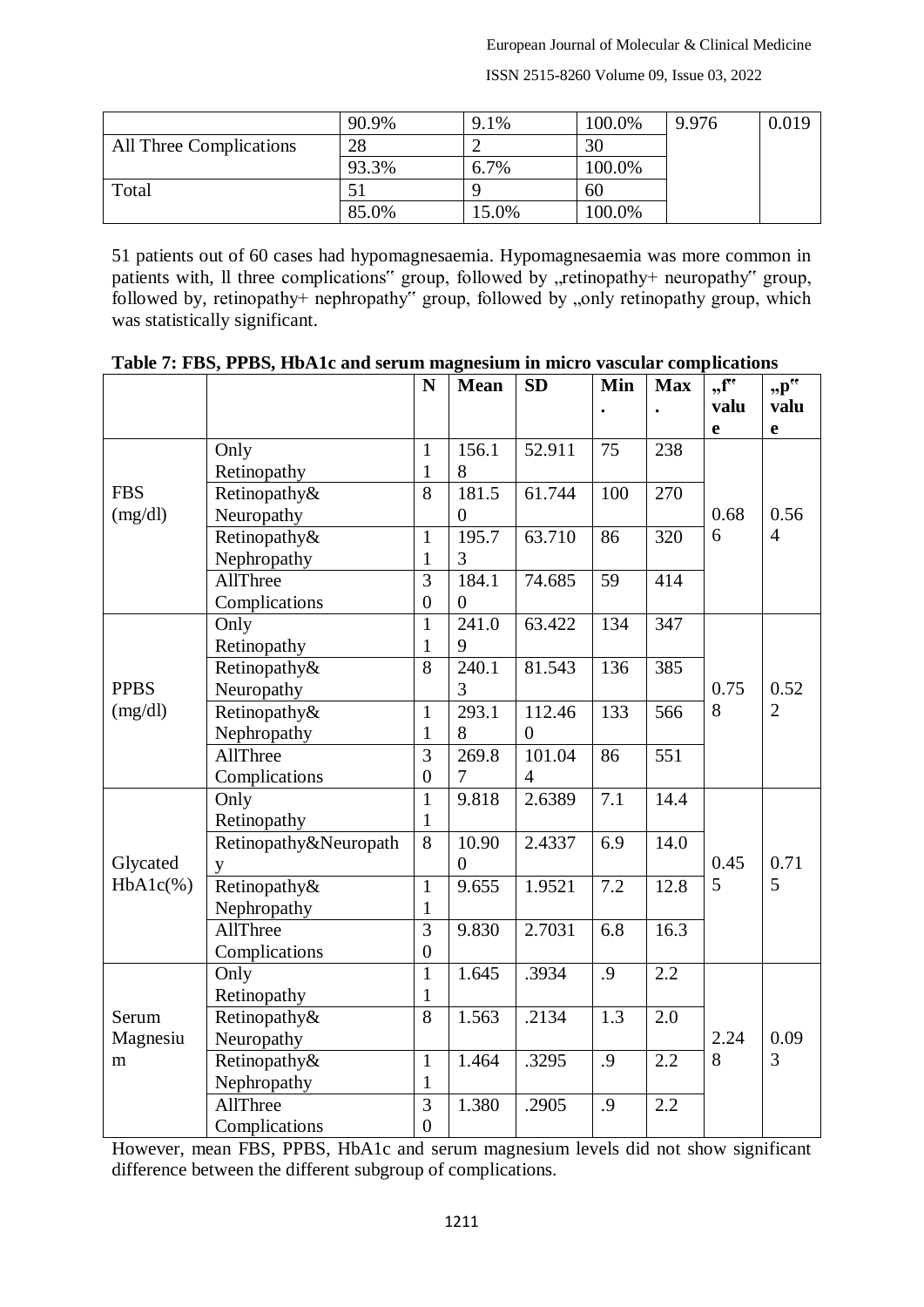| Group   | <b>Serum</b>     | <b>Treatment</b> |                |                 |                |              |          |                    |
|---------|------------------|------------------|----------------|-----------------|----------------|--------------|----------|--------------------|
|         | <b>Magnesium</b> | <b>OHA</b>       | <b>Insulin</b> | <b>Insulin</b>  | N <sub>0</sub> | <b>Total</b> | $\Box$ 2 | $p^{\prime\prime}$ |
|         |                  |                  |                | <b>&amp;OHA</b> | treatment      |              | value    | value              |
|         |                  | 9                |                |                 |                |              |          |                    |
| Control |                  |                  | $\mathbf{1}$   | 1               | $\overline{2}$ | 13           |          |                    |
|         | $\leq$ 1.7mg/dl  | 69.2             | 7.7%           | 7.7%            | 15.4%          | 100.0        |          |                    |
|         |                  | $\%$             |                |                 |                | $\%$         |          |                    |
|         |                  | 29               | 3              | 1               | 14             | 47           | 1.85     |                    |
|         | $>1.7$ mg/dl     | 61.7             | 6.4%           | 2.1%            | 29.8%          | 100.0        | 5        | 0.603              |
|         |                  | $\%$             |                |                 |                | $\%$         |          |                    |
|         |                  | 38               | $\overline{4}$ | $\overline{2}$  | 16             | 60           |          |                    |
|         | Total            | 63.3             | 6.7%           | 3.3%            | 26.7%          | 100.0        |          |                    |
| Case    |                  | $\%$             |                |                 |                | $\%$         |          |                    |
|         |                  | 23               | 17             | 8               | 3              | 51           |          |                    |
|         | $\leq$ 1.7mg/dl  | 45.1             | 33.3%          | 15.7%           | 5.9%           | 100.0        |          |                    |
|         |                  | $\%$             |                |                 |                | $\%$         |          |                    |
|         | $>1.7$ mg/dl     | $\overline{4}$   | $\overline{2}$ | $\mathbf{1}$    | $\overline{2}$ | 9            | 2.85     | 0.414              |
|         |                  | 44.4             | 22.2%          | 11.1%           | 22.2%          | 100.0        | 7        |                    |
|         |                  | $\%$             |                |                 |                | $\%$         |          |                    |
|         |                  | 27               | 19             | 9               | 5              | 60           |          |                    |
|         | Total            | 45.0             | 31.7%          | 15.0%           | 8.3%           | 100.0        |          |                    |
|         |                  | $\%$             |                |                 |                | $\%$         |          |                    |

**Table 8: serum magnesium and type of treatment.**

## **Table 9: serum magnesium and duration of diabetes**

| Group   | <b>Serum</b>    |                | <b>Duration Of Diabetes</b> |                |                |                | $\Box$ 2     | $p^{\prime\prime}$ |       |
|---------|-----------------|----------------|-----------------------------|----------------|----------------|----------------|--------------|--------------------|-------|
|         | <b>Magnesiu</b> | $\bf{0}$       | $1-5$                       | $6 - 10$       | $11 - 15$      | $>15$          | <b>Total</b> | value              | value |
|         | m               |                | yrs                         | yrs            | yrs            | yrs            |              |                    |       |
| Control | $\leq1.7$       | 2              | 6                           | 5              | $\theta$       | $\overline{0}$ | 13           | 4.466              | 0.215 |
|         | mg/dl           | 15.4           | 46.2                        | 38.5           | .0%            | .0%            | 100.0        |                    |       |
|         |                 | $\%$           | $\%$                        | $\%$           |                |                | $\%$         |                    |       |
|         | >1.7            | 14             | 23                          | $\overline{7}$ | 3              | $\overline{0}$ | 47           |                    |       |
|         | mg/dl           | 29.8           | 48.9                        | 14.9           | 6.4%           | .0%            | 100.0        |                    |       |
|         |                 | $\%$           | $\%$                        | $\%$           |                |                | $\%$         |                    |       |
|         |                 | 16             | 29                          | 12             | 3              | $\overline{0}$ | 60           |                    |       |
|         | Total           | 26.7           | 48.3                        | 20.0           | 5.0%           | .0%            | 100.0        |                    |       |
|         |                 | $\%$           | $\%$                        | $\%$           |                |                | $\%$         |                    |       |
| Case    | $\leq1.7$       | $\mathbf{1}$   | 14                          | 22             | 8              | 6              | 51           | 3.739              | 0.443 |
|         | mg/dl           | 2.0%           | 27.5                        | 43.1           | 15.7           | 11.8           | 100.0        |                    |       |
|         |                 |                | $\%$                        | $\%$           | $\%$           | $\%$           | $\%$         |                    |       |
|         | >1.7            | $\mathbf{1}$   | $\mathbf{1}$                | 3              | $\overline{2}$ | $\overline{2}$ | 9            |                    |       |
|         | mg/dl           | 11.1           | 11.1                        | 33.3           | 22.2           | 22.2           | 100.0        |                    |       |
|         |                 | $\%$           | $\%$                        | $\%$           | $\%$           | $\%$           | $\%$         |                    |       |
|         |                 | $\overline{2}$ | 15                          | 25             | 10             | 8              | 60           |                    |       |
|         | Total           | 3.3%           | 25.0                        | 41.7           | 16.7           | 13.3           | 100.0        |                    |       |
|         |                 |                | $\%$                        | $\%$           | $\%$           | $\%$           | $\%$         |                    |       |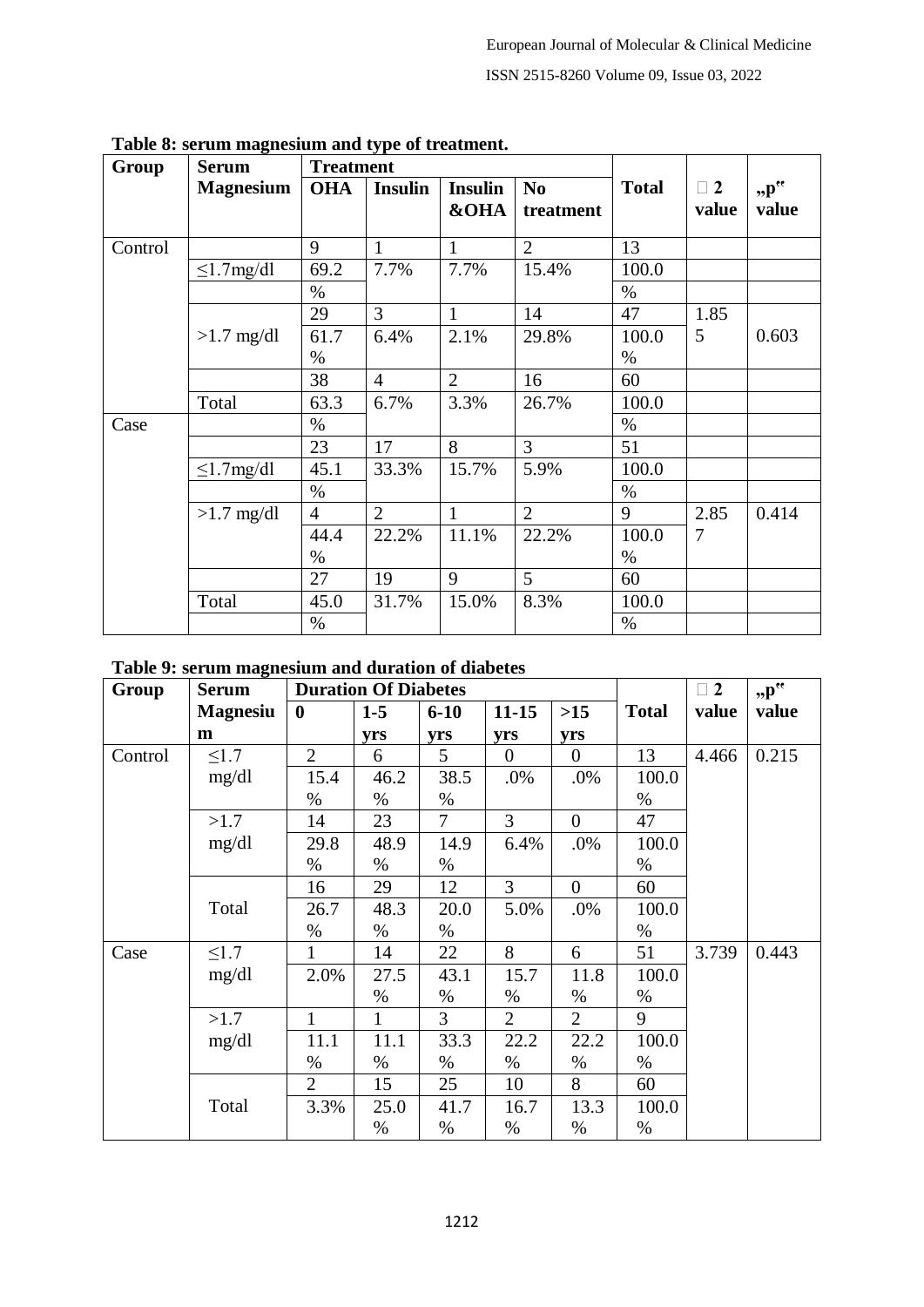There was no significant difference in hypomagnesaemia between various treatment groups or in relation to duration of diabetes mellitus in both controls and cases.

| Group   |                     |                            | <b>Glycated</b><br>HbA1c $(\%)$ | <b>Serum</b><br><b>Magnesium</b> | <b>Duration</b><br><b>Of</b><br><b>Diabetes</b> |
|---------|---------------------|----------------------------|---------------------------------|----------------------------------|-------------------------------------------------|
| Control | FBS(mg/dl)          | Correlation                | 0.528                           | $-0.253$                         | 0.207                                           |
|         |                     | " $p^{\prime\prime}$ value | < 0.001                         | 0.051                            | 0.112                                           |
|         | $GlycatedHbA1c(\%)$ | Correlation                |                                 | $-0.211$                         | 0.149                                           |
|         |                     | "p" value                  |                                 | 0.105                            | 0.255                                           |
|         | Serum Magnesium     | Correlation                |                                 |                                  | $-0.201$                                        |
|         |                     | "p" value                  |                                 |                                  | 0.123                                           |
| Case    | FBS(mg/dl)          | Correlation                | 0.407                           | $-0.016$                         | 0.126                                           |
|         |                     | "p" value                  | 0.001                           | 0.900                            | 0.339                                           |
|         | $GlycatedHbA1c(\%)$ | Correlation                |                                 | $-0.075$                         | 0.107                                           |
|         |                     | "p" value                  |                                 | 0.567                            | 0.414                                           |
|         | Serum Magnesium     | Correlation                |                                 |                                  | 0.075                                           |
|         |                     | "p" value                  |                                 |                                  | 0.568                                           |

**Table 10: correlation of FBS, HbA1c and S.Mg with HbA1c, S.Mg and duration of diabetes**

FBS correlates positively with HbA1c and negatively with serum magnesium levels in both controls and cases. Both FBS and HbA1c correlate positively with duration of diabetes and HbA1c correlates negatively with serum magnesium levels in both controls and cases.

## **DISCUSSION**

The present study included 120 type 2 diabetic patients, 60 cases and 60 controls who were age and sex matched. There was no statistically significant difference in BMI between controls and cases (p=0.13).

Mean duration of diabetes (yrs) was significantly high in cases (10.15) than controls (3.58)  $(p<0.001)$ . Most patients in the control group (48.3%) had duration of diabetes between 1-5 years, while it was between 6-10 years among cases (41.7%). Hypertension was more common among cases (76.7%) than controls (35%).

More patients were on insulin for treatment of diabetes among cases (31.7%) than controls (6.7%). Majority of patients were on oral hypoglycaemic agents among controls (63.3%).

| Table 11, comparison of FDS in various studies |                        |                     |  |  |
|------------------------------------------------|------------------------|---------------------|--|--|
|                                                | FBS (mg/dl) (controls) | FBS (mg/dl) (cases) |  |  |
| AshaS Khubchandani $(2013)$ , $^{[8]}$         | $172.00 \pm 15.96$     | $235.44 \pm 18.04$  |  |  |
| KiranP.Chauhan(2013). <sup>[9]</sup>           | $134 \pm 82$           | $161 \pm 130$       |  |  |
| Presentstudy                                   | $180.3 \pm 84.17$      | $180.77 \pm 67.20$  |  |  |

**Table 11: comparison of FBS in various studies**

In the present study there was no significant difference between FBS of cases and controls, while in the studies done by Asha S Khubchandani as well as Kiran P. Chauhan it was found that cases had a higher FBS compared to controls.<sup>[8,9]</sup>

**Table 12: comparison of HbA1c in various studies**

|                                        | <b>HbA1c</b> $\%$ (controls) | <b>HbA1c</b> $\%$ (cases) |
|----------------------------------------|------------------------------|---------------------------|
| AshaS Khubchandani $(2013)$ , $^{[8]}$ | $7.80 \pm 0.65$              | $10.60 \pm 1.0$           |
| KiranP.Chauhan $(2013)$ , $^{[12]}$    | $7.8 \pm 4.26$               | $9.2 \pm 4.22$            |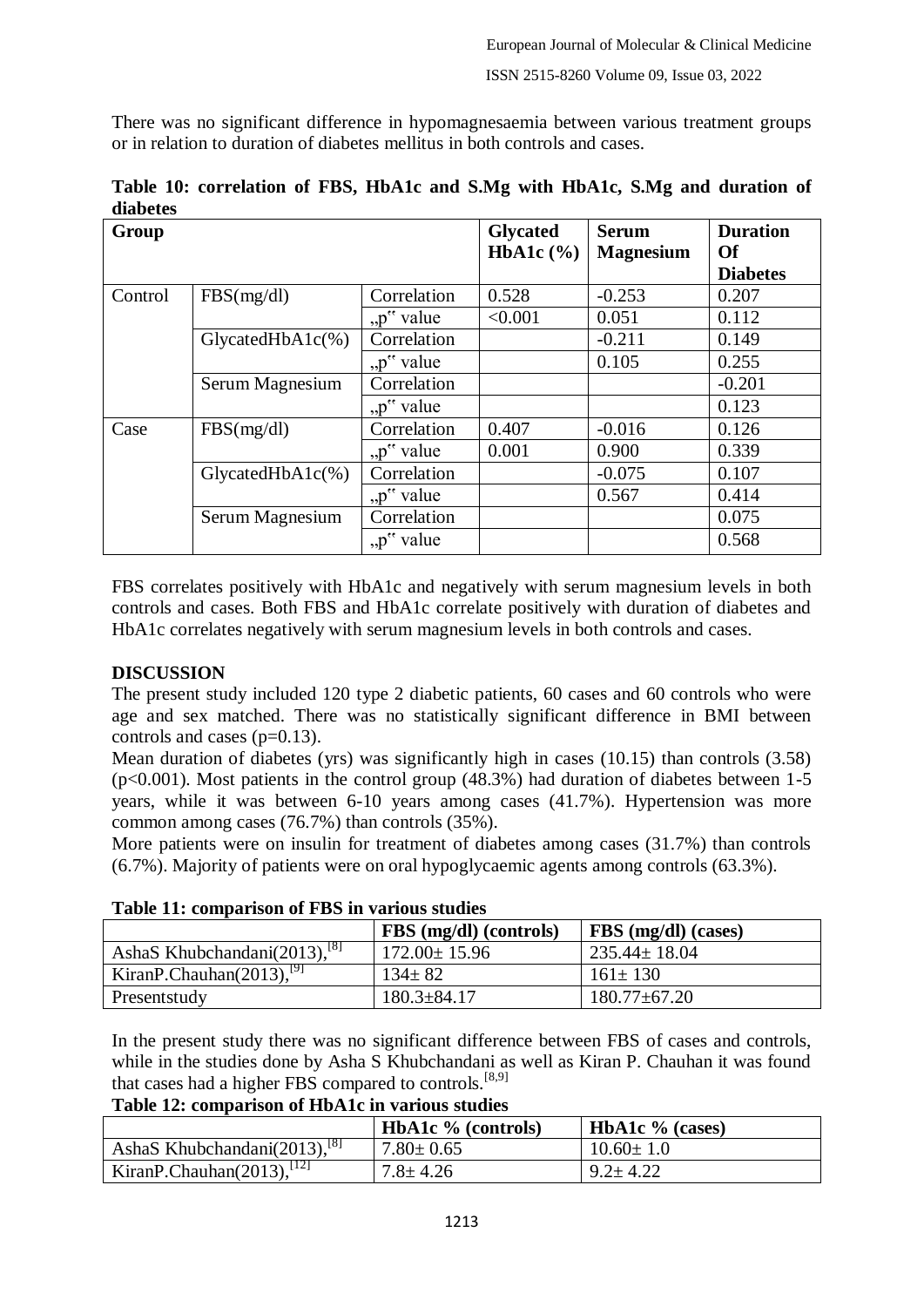| Presentstudy | $QQ_+$<br>2.26<br>______ | $\sim$ $\sim$<br>2.JU |
|--------------|--------------------------|-----------------------|

In the present study glycemic control as indicated by HbA1c %, was poor among cases than controls, the mean HbA1c of cases  $(9.93\pm2.50)$  was significantly higher than that of the controls (8.98 $\pm$ 2.26). The results were similar to the studies done by Asha S Khubchandani, [8] as well as Kiran P. Chauhan,  $^{[12]}$  they also found that the meanHbA1c of cases was higher than that of the controls. Previous studies showed that higher level of HbA1C increases risk for development of microangiopathy and macroangiopathy in diabetics. Asha S Khubchandani.<sup>[8]</sup> in their study,concluded that measurement of HbA1C is not only useful for monitoring of diabetic patients but also provides a conceptual framework for the pathogenesis of secondary sequelae of diabetes.<sup>[10]</sup>

| Table To: comparison of simagnesium in various studies |                  |                  |  |  |
|--------------------------------------------------------|------------------|------------------|--|--|
| $S.Magnesium(mg/dl) \rangle$                           | <b>Controls</b>  | <b>Cases</b>     |  |  |
| MirzaSharifAhmed Baig $(2012)$ <sup>[4]</sup>          | $1.61 \pm 0.41$  | $1.29 \pm 0.31$  |  |  |
| AshaS Khubchandani $(2013)$ <sup>[8]</sup>             | $1.94 \pm 0.26$  | $1.32 \pm 0.28$  |  |  |
| Presentstudy                                           | $1.922 \pm 0.25$ | $1.468 \pm 0.32$ |  |  |

#### **Table 13: comparison of s.magnesium in various studies**

In the studies done by Mirza Sharif Ahmed Baig,  $[4]$  and Asha S Khubchandani,  $[8]$  the mean serum magnesium levels in diabetic patients with complications were 1.29 $\pm$ 0.31 and 1.32  $\pm$ 0.28 respectively. While the mean serum magnesium levels in diabetic patients without complications were  $1.61\pm0.41$  and  $1.94\pm0.26$  respectively. Both the studies had showed there was significant hypomagnesaemia among diabetic patients with complications than diabetic patients without complications. Mirza Sharif Ahmed Baig,<sup>[4]</sup> in their study, concluded that the lower levels of serum magnesium may have a bearing on the complication and morbidity in patients of DM, and estimation of serum levels of magnesium may be helpful to monitor the severity of complications in diabetic patients.

Asha S Khubchandani,<sup>[8]</sup> in their study, suggested hypomagnesemia as a possible risk factor in development and progress of diabetic complications. They also suggested dietary supplementation with magnesium in addition to classical therapies for diabetes may help in prevention or delaying of diabetic complication.

The results in present study also were similar and showed that the mean serum magnesium levels were significantly lower among cases (1.468±0.32), that is diabetic patients with micro vascular complications than in controls  $(1.922\pm0.25)$ , that is diabetic patients without micro vascular complications.

Studies have shown that although the binding of insulin to its receptor does not appear to be altered by magnesium status, the ability of insulin once bound to receptor to activate tyrosine kinase is reduced in hypomagnesaemia states.

As a result reduced peripheral glucose uptake and oxidation are often noted in subjects with hypomagnesaemia. Thus hypomagnesemia may be a possible risk factor in development and progress of diabetic complications.

The precise mechanism for development of microvascular changes is not fully understood, it is possible that hypomagnesaemia inhibits prostacyclin receptor function producing an imbalance betwee prostacyclin and thromboxane effect which has marked atherogenic potential which is responsible for microvascular complications.

In the present study mean FBS, PPBS, HbA1c and serum magnesium levels did not show significant difference between the different subgroup of complications.

In the study done by S.S.Antin,<sup>[12]</sup> hypomagnesaemia was more common in "Only Retinopathy group followed by , Retinopathy+ Neuropathy<sup>\*</sup> group, followed by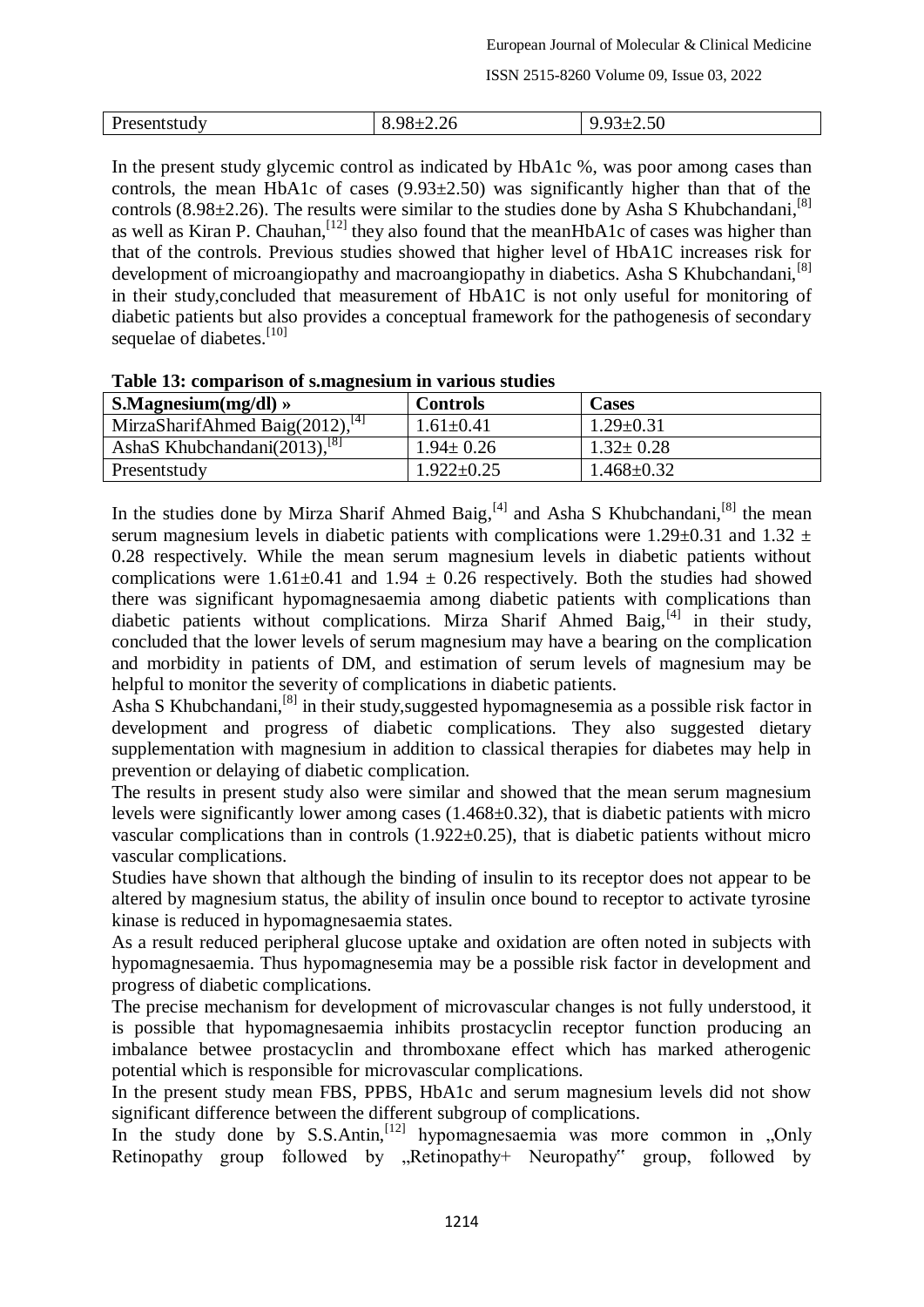Retinopathy+ Nephropathy" group. The study did not have any patients with .All three complications".

However in the present study it was found that hypomagnesaemia was more common in patients with "All three complications" group, followed by "Retinopathy+ Neuropathy" group, followed by  $R$ , Retinopathy+ Nephropathy<sup>\*\*</sup> group, followed by  $R$ , Only Retinopathy group, which was statistically significant.<sup>[10,11]</sup>

In the present study there was no significant difference in hypomagnesaemia between various treatment groups. There was also no significant difference in hypomagnesaemia in relation to duration of diabetes, similar to the study done by S.S.Antin.<sup>[12]</sup>

In the present study FBS and HbA1c correlate negatively with serum magnesium levels in both controls and cases. FBS correlates positively with HbA1c, similar results were found in the study done by Asha S Khubchandani.<sup>[8]</sup>

Some studies have shown that oral supplementation with MgCl2 solution restores serum magnesium levels; improving insulin sensitivity and metabolic control in type 2 diabetic patients with decreased serum magnesium levels. However, in the present study magnesium supplementation and its effects towards magnesium levels or metabolic control was not done, which can be taken as a limitation.

## **CONCLUSION**

- 1. Serum magnesium levels were significantly lower in diabetic patients with microvascular complications than in diabetic patients without microvascular complications.
- 2. Hypomagnesaemia was more common in diabetics with poor glycemic control.
- 3. Hypomagnesaemia did not significantly differ between various sub groups of microvascular complications.

Hypomagnesaemia may be a factor in type 2 diabetes mellitus patients leading to various complications.

Hence, it is important to regularly monitor magnesium levels in all type 2 diabetic patients. Further studies on the role of magnesium supplementation in type 2 diabetes mellitus patients are necessary.

## Acknowledgment

The author is thankful to Department of General Medicine for providing all the facilities to carry out this work.

## **REFERENCES**

- 1. Toffaletti J: Physiology and regulation: Ionised calcium, magnesium and lactate measurements in critical care settings. Am J Clin Pathol 1995;104(suppl 1):588- 594.
- 2. Dasgupta A, Sarma D, Saikia UK. Hypomagnesemia in type 2 diabetes mellitus. Indian J EndocrMetab 2012; 16: 1000-3.
- 3. Cristiane Hermes Sales, Lucia de Fatima Campos Pedrosa,Magnesium and diabetes mellitus: Their relation, Clinical Nutrition 2006;25, 554–562.
- 4. Dr Mirza Sharif Ahmed Baig, Dr MohdShamshuddin Dr K L Mahadevappa , Dr Abdul Hakeem Attar1 Dr Abdul Kayyum Shaikh. Serum magnesium as a marker of diabetic complications. Journal of Evolution of Medical and Dental Sciences: 2012; 1(3): 119-23.
- 5. Ashima Badyal, Kuldip Singh Sodhi, Rajesh Pandey, JasbirSingh ,Serum Magnesium Levels: A Key Issue For Diabetes Mellitus, 2011;13 (3),132-34.
- 6. Rodrı´guez-Mora´n M, Guerrero-Romero F. Oral magnesium supplementation improves insulin sensitivity and metabolic control in type 2 diabetic subjects. Diabetes Care 2003; 26(4):1147–52.